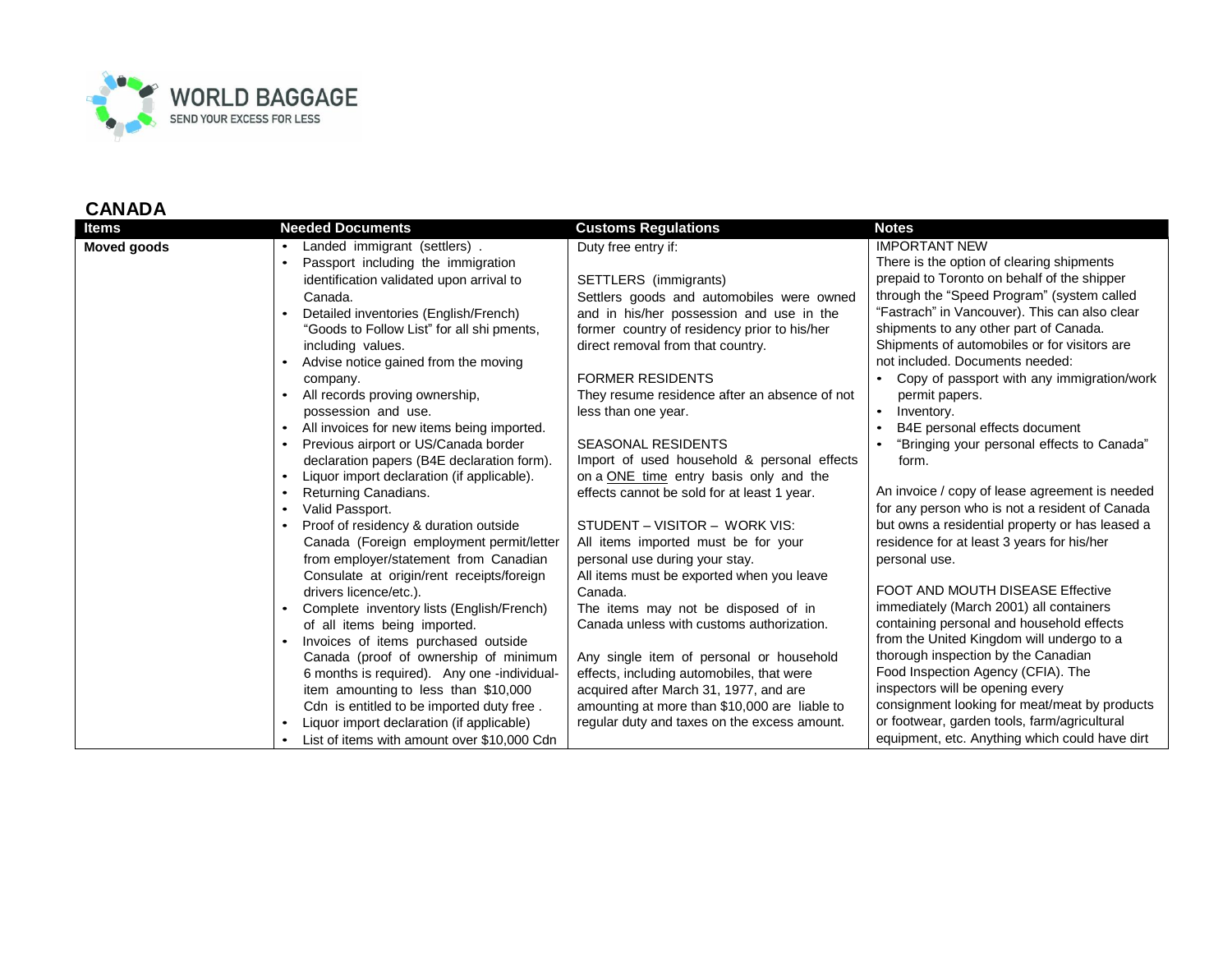

| <b>Items</b>             | <b>Needed Documents</b>                                                                                                                                                                                                                                                                                                                                                                                                                                                                                                                                                                                              | <b>Customs Regulations</b>                                                                                 | <b>Notes</b>                                                                                                                                                                                                                                                                                                                                          |
|--------------------------|----------------------------------------------------------------------------------------------------------------------------------------------------------------------------------------------------------------------------------------------------------------------------------------------------------------------------------------------------------------------------------------------------------------------------------------------------------------------------------------------------------------------------------------------------------------------------------------------------------------------|------------------------------------------------------------------------------------------------------------|-------------------------------------------------------------------------------------------------------------------------------------------------------------------------------------------------------------------------------------------------------------------------------------------------------------------------------------------------------|
|                          | (including vehicles).<br>Previous airport or US/Canada border<br>$\bullet$<br>declaration papers (B4E declaration form).<br>Seasonal resident in Canada:<br>Passport.<br>Detailed list of all items in English.<br>Student - visitor - work visa:<br>Passport including a valid visa issued by<br>Canada Employment & Immigration.<br>Advise notice.<br>Detailed inventories (English/French).<br>All records of proof of ownership,<br>possession and use.<br>All invocies for new items being imported.<br>Previous airport or US/Canada border<br>declaration papers.<br>Liquor import declaration if applicable. |                                                                                                            | on it.<br>If anything shows signs of contamination by the<br>foot-and-mouth disease, the contents will be<br>placed back into the container and the entire<br>load will be sealed and ordered back to the<br>United Kingdom.<br>All charges for the manpower to assist CFIA<br>with the exam, CFIA fees, etc will be for the<br>account of the cargo. |
| <b>Diplomatic goods</b>  | Obligation for privilege to be lodged by the<br>Canadian Ministry of External Affairs.<br>Passport, inventory, arrival notice.                                                                                                                                                                                                                                                                                                                                                                                                                                                                                       | Free from duty entry.                                                                                      |                                                                                                                                                                                                                                                                                                                                                       |
| <b>Bridal clothes</b>    | Inventory in English or French, Marriage<br>certificate.                                                                                                                                                                                                                                                                                                                                                                                                                                                                                                                                                             | Free from duty entry.                                                                                      |                                                                                                                                                                                                                                                                                                                                                       |
| <b>Heirlooms/Bequest</b> | Personal identification.<br>A detailed list of all items (English/French).<br>Advice Notice obtained from the moving<br>company.<br>Copy of the Death Certificate, copy of the<br>will or a letter from the Executor of the<br>Estate stating you are a beneficiary.<br>A signed statement from the donor giving<br>reason for the gift or a statement from the<br>Executor of the Estate. (Gifts could be<br>liable to import duties and taxes).                                                                                                                                                                    | Duty free entry if the imported items have been<br>owned and used for at least six months before<br>entry. |                                                                                                                                                                                                                                                                                                                                                       |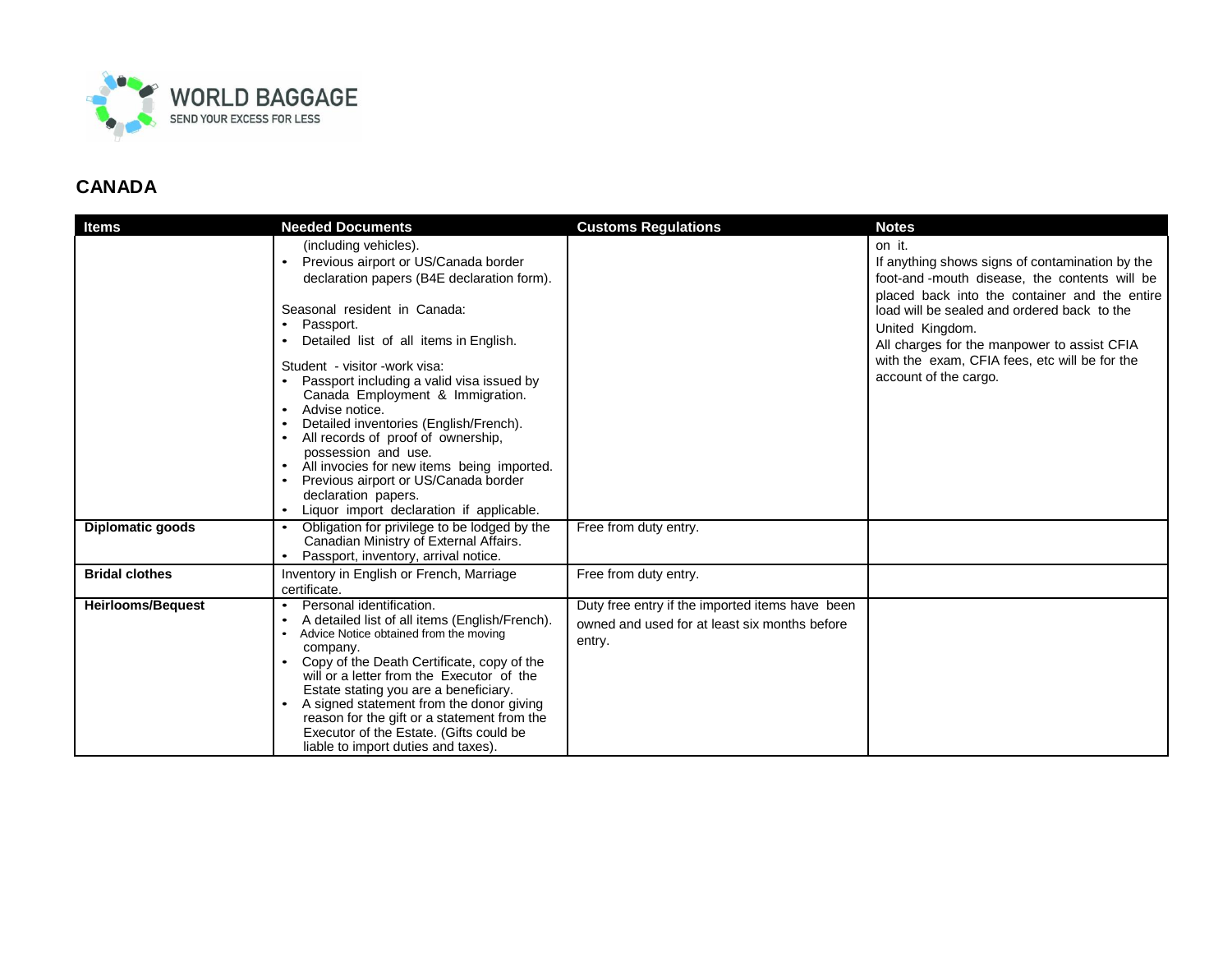

| <b>Items</b>                   | <b>Needed Documents</b>                                       | <b>Customs Regulations</b>                                                                          | <b>Notes</b>                                                                                         |
|--------------------------------|---------------------------------------------------------------|-----------------------------------------------------------------------------------------------------|------------------------------------------------------------------------------------------------------|
| New furniture, household       |                                                               | <b>SETTLERS &amp; IMMIGRANTS.</b>                                                                   | Canada Customs require invoices and                                                                  |
| effects, gifts and memorabilia |                                                               | New furniture and household effects are                                                             | inventory of new items.                                                                              |
|                                |                                                               | liable to payment of customs duties if they                                                         | If duty and taxes are paid at time of import, the                                                    |
|                                |                                                               | have not been in the owner's previous use                                                           | Items may be sold at any time. If the items are                                                      |
|                                |                                                               | prior to their arrival in Canada.                                                                   | brought in and no duty or taxes are paid, then                                                       |
|                                |                                                               |                                                                                                     | they cannot be disposed of at any time.                                                              |
| Antiquity, artworks            | No needed documents if part of household                      | Duty free entry if:                                                                                 | Antiquity and artworks imported into                                                                 |
|                                | effects.                                                      | • Artworks are forming part of a bona fide                                                          | Canada for resale, are liable to different                                                           |
|                                |                                                               | household moved goods.                                                                              | regulations.                                                                                         |
|                                |                                                               | Articles are over 100 years old.<br>Are not for sale or other disposal.                             |                                                                                                      |
| <b>Automobiles</b>             | Passport.<br>$\bullet$                                        | Automobiles imported into Canada cannot                                                             | Shippers with cars still have to attend                                                              |
|                                | Proof of ownership and previous                               | be licensed in Canada unless they have been                                                         | Customs in person.                                                                                   |
|                                | registration.                                                 | cleared through Canada Customs. Used or                                                             |                                                                                                      |
|                                | Insurance documents to be presented at                        | second -hand automobiles of other than current-                                                     | Should you need more detailed information,                                                           |
|                                | time of clearing.                                             | year manufacture are generally forbidden                                                            | please contact: Transport Canada Vehicle                                                             |
|                                | The automobile must meet the Canadian                         | from importation into Canada. However, there                                                        | Importation 13" Floor Canada building, 344                                                           |
|                                | <b>Standards</b>                                              | are some exceptions to these rules, please be                                                       | Slater Street, Ottawa, Ontario, K1A 0N5 -                                                            |
|                                | All automobiles will be examined by the                       | aware of the laws governing automobile                                                              | Canada 1 -613 -998 -2508.                                                                            |
|                                | Canadian Agricultural Inspection Agency                       | importation to avoid delays and difficulties.                                                       |                                                                                                      |
|                                | upon arrival into Canada.                                     |                                                                                                     |                                                                                                      |
| <b>Liquor and cigarettes</b>   | Import declaration must be gained from                        | Duties are payable                                                                                  | Duties will be assessed against valuations                                                           |
|                                | the Local Provincial Liquor Control Board.                    |                                                                                                     | calculated by the Provincial Liquor Board levies                                                     |
|                                |                                                               |                                                                                                     | and Canada Customs tariff.                                                                           |
|                                |                                                               |                                                                                                     | In excess of 320 oz. a permit is needed prior to                                                     |
|                                |                                                               |                                                                                                     | importation from the Provincial Liquor Board                                                         |
|                                |                                                               |                                                                                                     | where the liquor is to be imported.                                                                  |
| <b>Fire weapons</b>            | Detailed list (serial no, - type/calibre -<br>model - brand). | All fire weapon arriving in Canada are taken for<br>detailed inspection and could be refused entry. | Do not ship fire weapons - check with Canadian<br>Authorities first. In most cases an import -export |
|                                | Copies of licenses.                                           |                                                                                                     | license must be obtained before transport.                                                           |
|                                |                                                               |                                                                                                     | When shipping firearms load them last in the                                                         |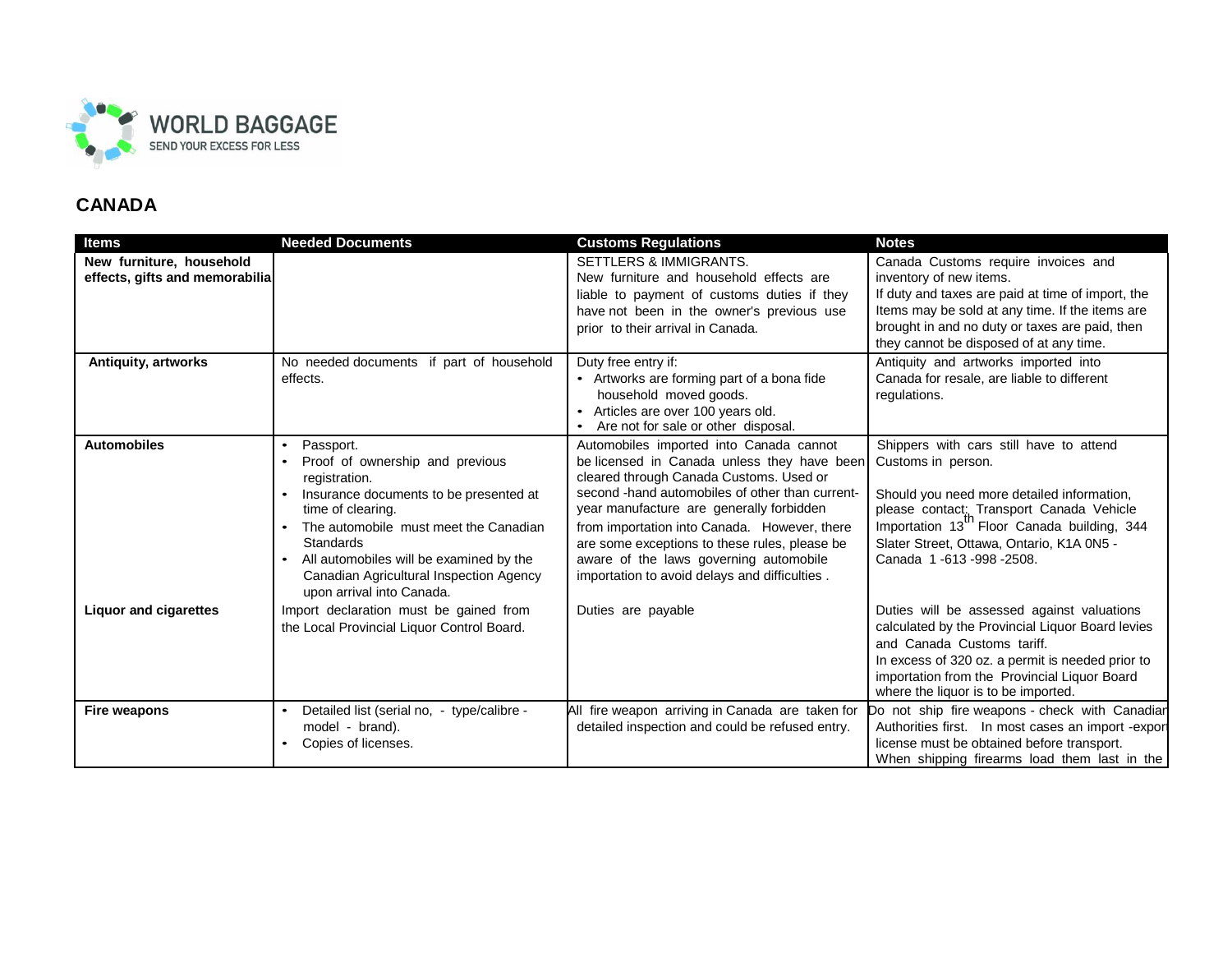

| ltems                                                    | <b>Needed Documents</b>                                                                                  | <b>Customs Regulations</b>                                                                                                                                                                                                  | <b>Notes</b>                                                                                                                                                                                                                                                                                                                                                                 |
|----------------------------------------------------------|----------------------------------------------------------------------------------------------------------|-----------------------------------------------------------------------------------------------------------------------------------------------------------------------------------------------------------------------------|------------------------------------------------------------------------------------------------------------------------------------------------------------------------------------------------------------------------------------------------------------------------------------------------------------------------------------------------------------------------------|
| <b>Hunting trophies</b><br>Drugs, Narcotics, incitements |                                                                                                          | Restrictions to import apply.<br>Importation not allowed.                                                                                                                                                                   | container, and/or advi se their location in the lift<br>van.<br>Take off firing pins before shipping.<br>Subject to inspection before Customs clearing.<br>Please advise your customers that the<br>Canadian Government has a policy of<br>random checks for drugs, which results in the<br>possibility of extra charges which value to<br>\$500 or \$600 per 20' container. |
| <b>Plants</b>                                            |                                                                                                          | Not Allowed.<br>Plants, also the earth, sand or other substance<br>in which they are packed, are potential carriers<br>of pests or diseases. Recognized" house<br>plants" from the USA. for indoor use may be<br>permitted. |                                                                                                                                                                                                                                                                                                                                                                              |
| Pets                                                     | Vaccination certificate.<br>$\bullet$<br>Veterinary certificate verifying the pet is<br>free of disease. | Whether it concerns cats, dogs or any other<br>kind of pets, it is advisable to check in advance.                                                                                                                           | Check with: Animal Health Division, Agriculture<br>Canada, Ottawa, Ontario KIA OY9.                                                                                                                                                                                                                                                                                          |
| Meat and meat products                                   |                                                                                                          | Allowed: up to 10 kg of CANNED and<br>STERILIZED meats prepared by a reputable<br>meat packer.                                                                                                                              |                                                                                                                                                                                                                                                                                                                                                                              |